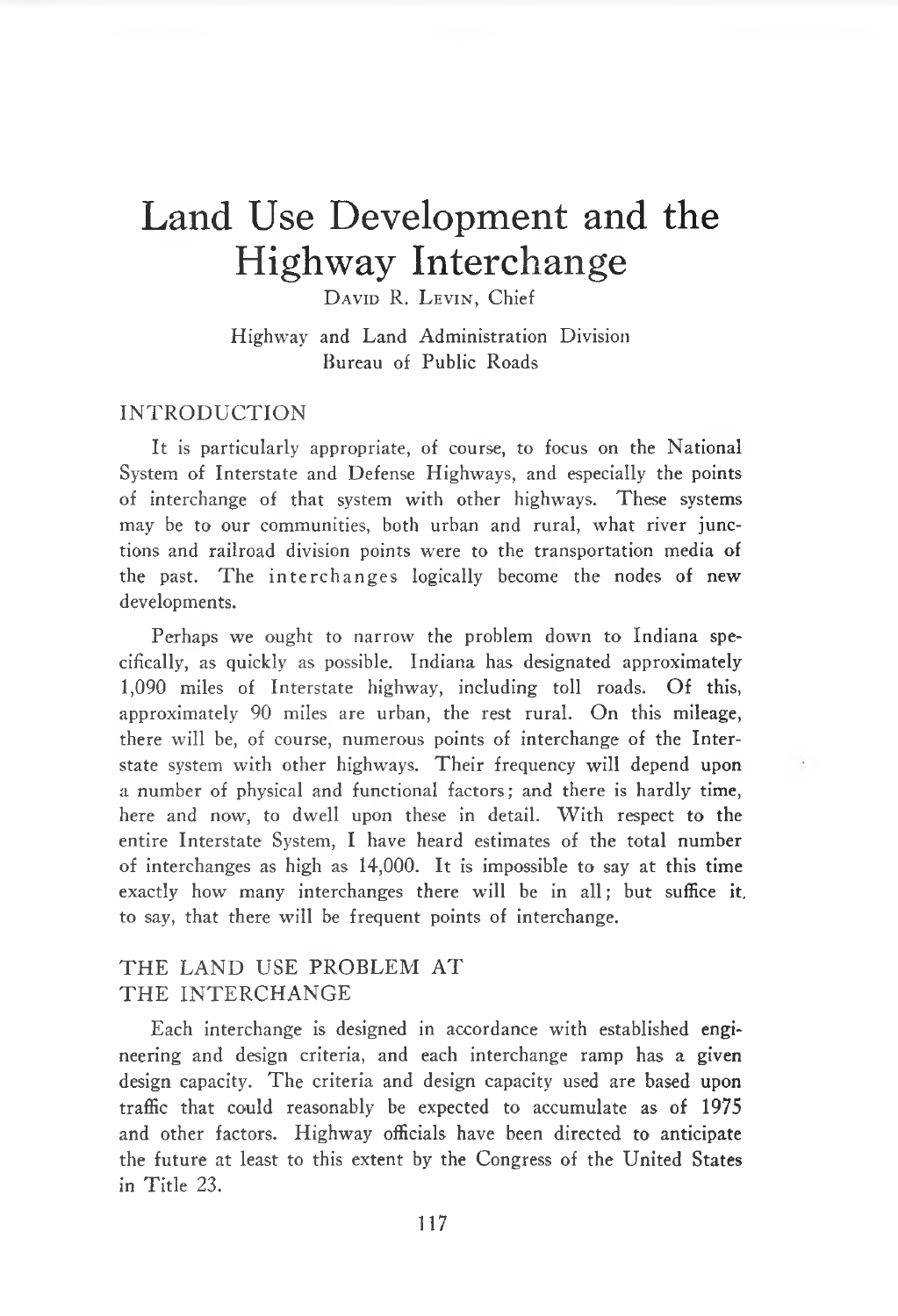In meeting this responsibility, highway officials in this State, as in others, are doing the best that modern highway technology makes possible. Highway officials cannot foresee the impossible, they are not magicians; they are technicians; and can they see around too many *sharp* corners.

It is in this connection that the land use problem at the interchanges arises. In terms of a given interchange, the highway official will assume that certain land use developments will reasonably occur. He goes ahead and designs the interchange on that basis. In a number of instances, at least, particularly where other location factors are at a maximum, almost before the pavement is dry on the interchange ramps, several huge industrial plants, a regional shopping center, a huge housing center, a complex of motels and restaurants, or other large traffic generators will set themselves down right next to the entrance or exit terminal of the interchange, literally at the ends of the ramp. After a while, the unanticipated, additional traffic load which these generators create frequently will cause the ramp to break down functionally because the design capacity of the ramp has been exceeded.

## LAND USE DEVELOPMENT FROM A PRIVATE POINT OF VIEW

This situation creates the problem we have at hand today in connection with many of our highway interchanges. It can render ineffective investments of highway funds ranging from \$129,000 to over \$2,000,000 each. It can also mean that additional millions of dollars of private capital can also turn out to become bad investments.

In this connection I would like to explore the bypass analogy. In the past, highway officials have built highway bypasses to provide for through traffic service on a route that had become cluttered with all sorts of roadside enterprises. When traffic was thus diverted to the new route, the businesses on the old route that may have suffered as a result of such diversion of traffic were not and could not legally be compensated for any damages. Kokomo and Lebanon in this State are typical examples of such bypasses.

After the new route was opened to traffic, new private installations of all sorts traditionally would again engulf the new highway route, unless it happened to be of the expressway variety. Then, a bypass would be built to bypass the bypass.

Private enterprise itself has an important stake in establishing itself along highways of modern design, and in such a manner that their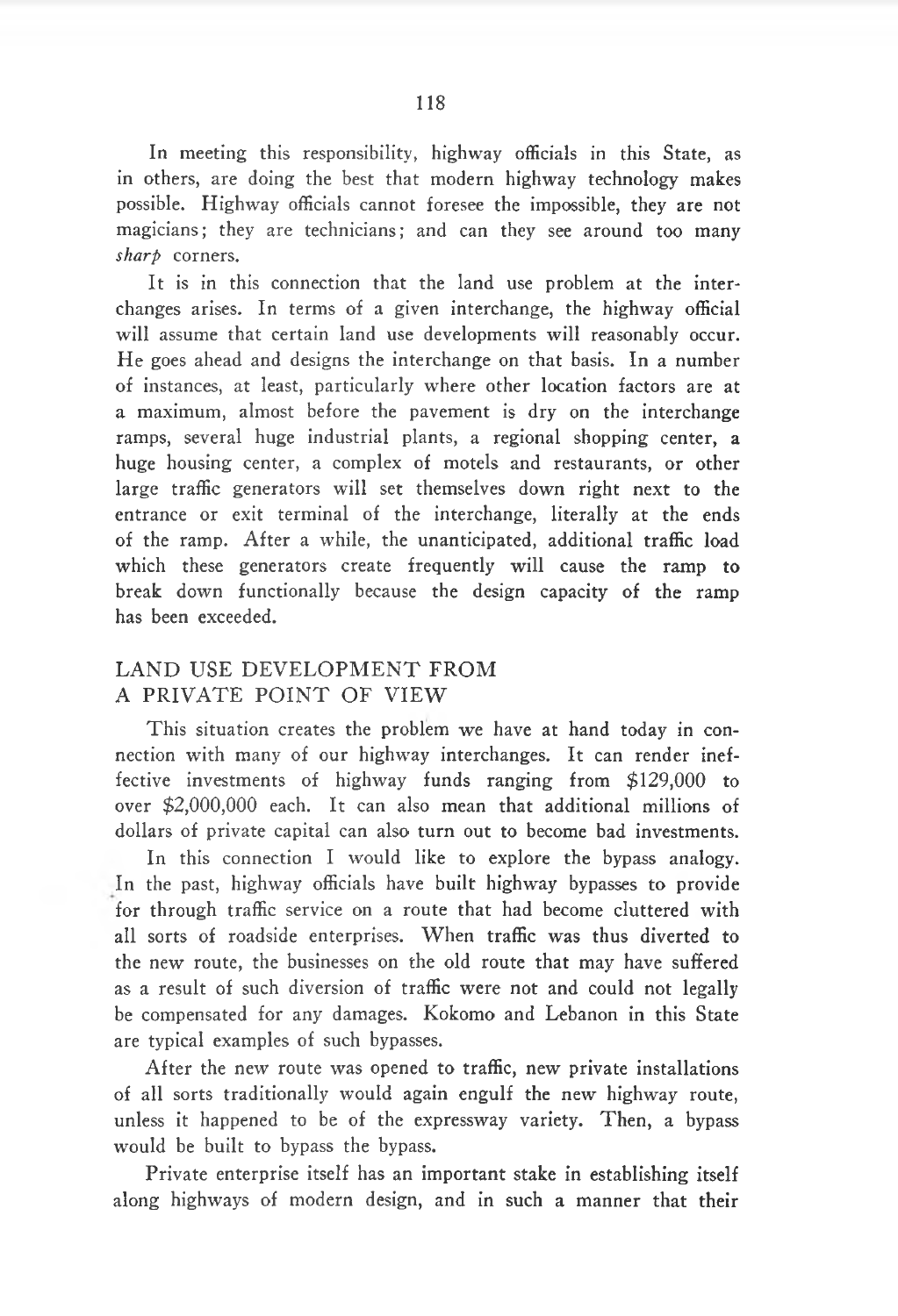venture capital is not impaired long before the physical plant wears out, only because of the functional obsolescence of the highway. It is to the advantage of private venture capital, as well as of the public at large, that interchange areas be so designed and land uses in the vicinity appropriately placed in relation to the access facilities, so both can thrive for years to come. If the public facilities break down physically or functionally, the private adjacent uses stand to lose as heavily as the public, if not more so.

This does not mean, of course, that private land uses be prohibited in the private areas beyond the interchanges. We are not building the Interstate System for it to become a museum piece, encased in glass. The System is not an end in itself, but a means to an end. It is being designed and built to serve traffic, private land use, and private enterprise that has made the Nation great. In order to serve this end most effectively; however, we must focus right now on the most intelligent means to create order out of what otherwise will be chaos.

Now about timing. One may say: "It will really be another five years or more before the problem really gets too acute. Why not wait until then for corrective measures ?"

The answer is simple: If we wait until the problem is upon us, it will be too late. In another five years, land use development will already have taken place, and it will be largely academic as to what can be done about them at that time. The time to act is now.

## TYPES OF LAND USES AROUND IN TERC H A N G ES

As an aid to possible solutions to the problem of effecting a more orderly arrangement of land uses around highway interchanges, we might inquire into the various types of uses which are customarily attracted to interchange areas. There are at least four broad classes of such uses:

(1) One type might be identified as "highway-oriented," seeking to cater to the motorist and his vehicle. These include the gasoline filling station, the restaurant, motel, and related enterprises.

(2) A second type of use is the large traffic generators which seek to have ready access at the interchange points, to a ready market for their merchandise, to a labor force that is widely dispersed but easily accesible via express highway, and to large numbers of vehicles generally. These include factories, shopping centers, outdoor theaters, and the like.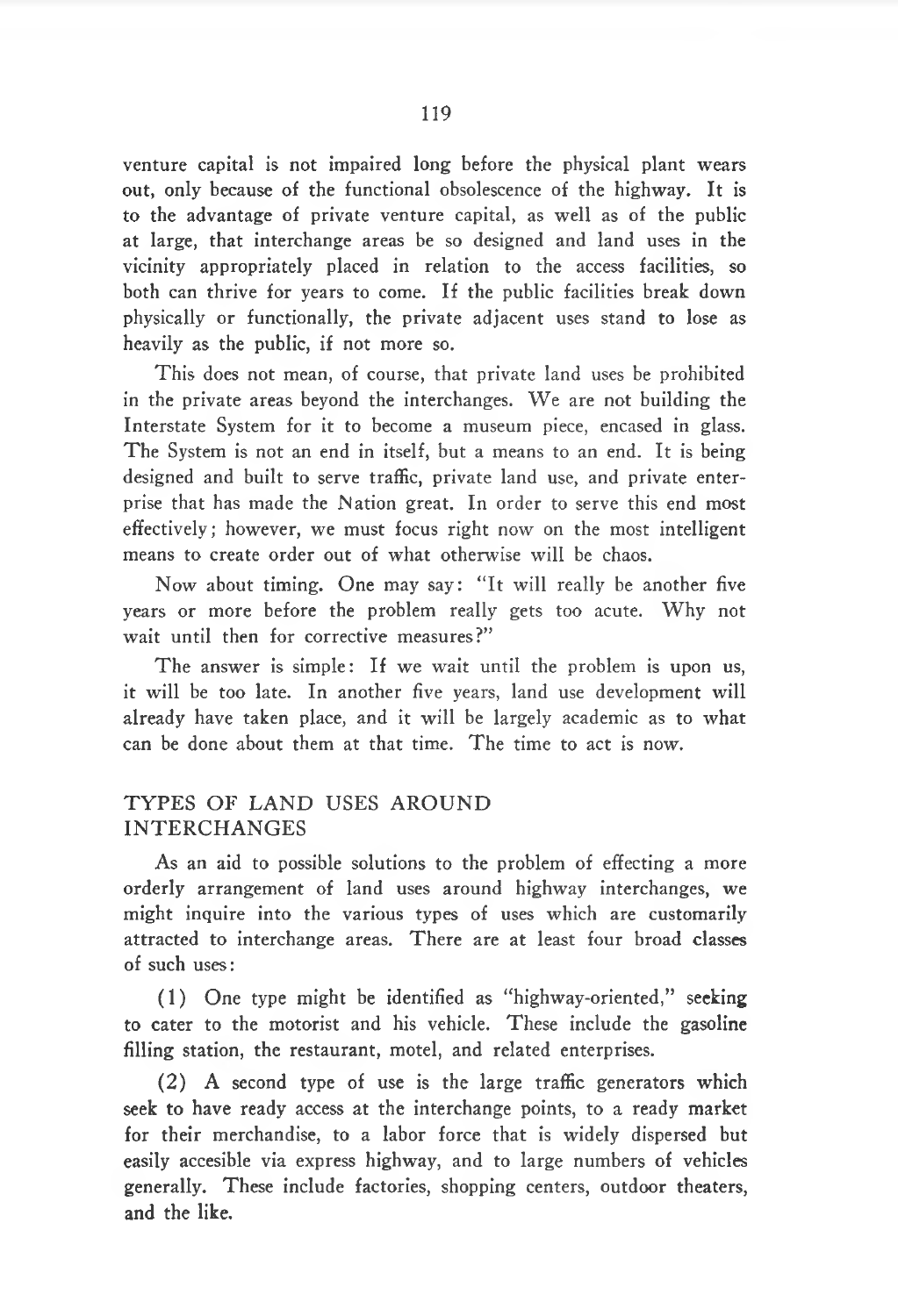

**Fig. 1. This is the section of the Eastshore Freeway looking northerly, with Jackson Street interchange in the foreground. It is obvious that urbanization is rapidly engulfing the interchange.**

(3) A third variety might be called ordinary community-type enterprises which seek to establish themselves at points of interchange largely because that is where the community ends or begins. These uses might conceivably include individual stores, service establishments, and the similar activities.

(4) The fourth type might include all other kinds of uses such as individual residences and the like which seek only the most elemental type of access but are found at the points of interchange largely because of special circumstances.

There are other types of uses or other classifications, but the particular grouping is not important. What is important is, characteristically, certain kinds of land uses are attracted to the interchange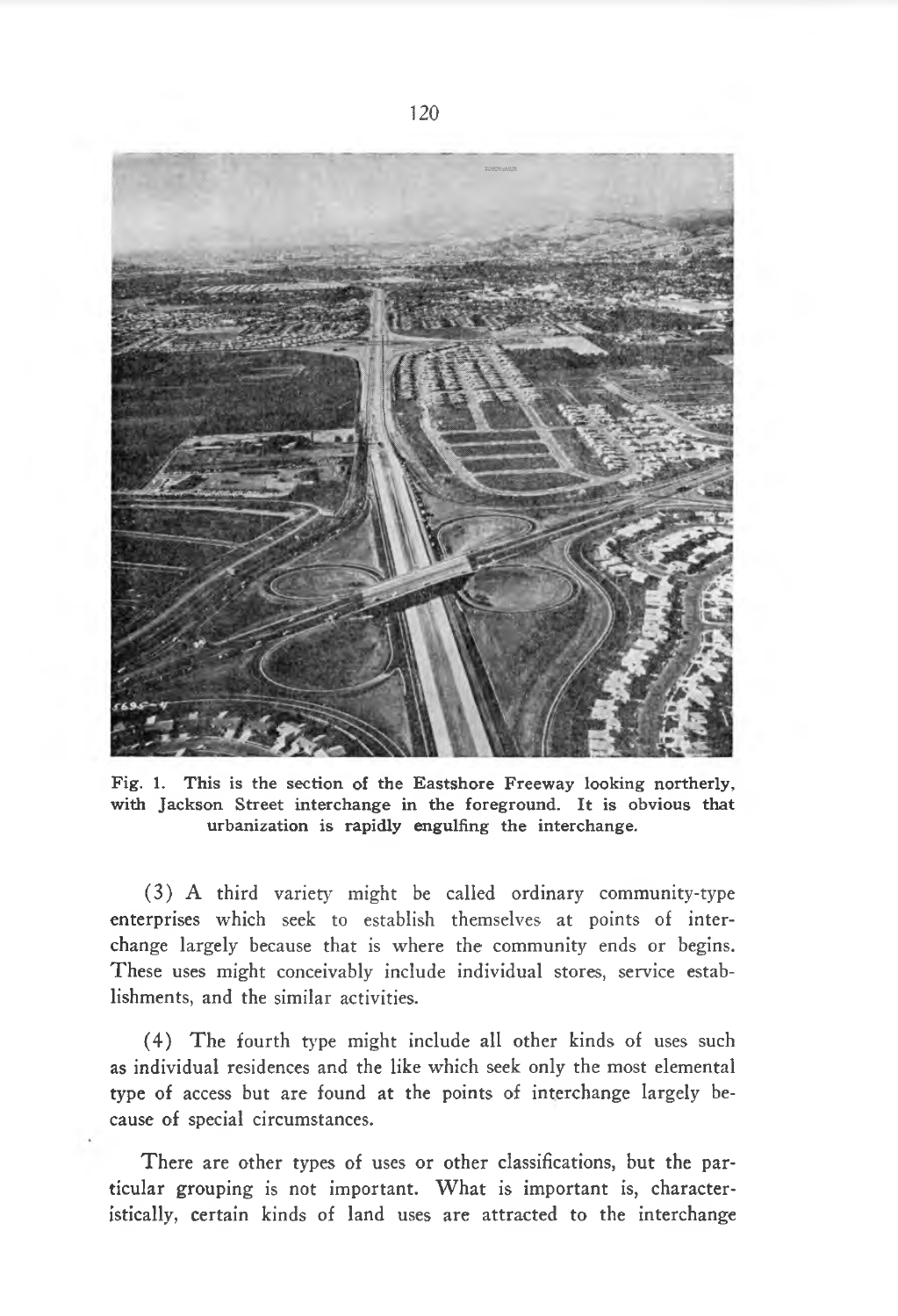points; and that these, almost invariably, are substantial traffic generators.

#### POSSIBLE REMEDIES

What can be done to cope with this developing and vexing problem? Unfortunately, there are no pat answers. But we do have some leads. For years, some devices have been developed and used for other or allied purposes. Some offer greater promise in connection with the interchange problem than others. Let us consider these briefly, one at a time; and perhaps in the end, we might agree, one or more of these, perhaps with a little different twist, might answer the need.



**Fig. 2. A typical section of San Diego, California, 1947, near one of the interchanges at the Cabrillo freeway. Note the residences and the rather pastoral character of the area.**

#### *DESIGN SOLUTIONS*

It would be ideal, of course, if through the interchange design mechanism itself we would achieve the type of control we are seeking. If there is such a design solution, nobody has come forward with it as of now. However, some design considerations are pertinent. For example, the Interstate interchange itself is being designed by highway officials in this State, as elsewhere, according to the highest acceptable standards of geometric design formulated by the AASHO and adopted by the Bureau of Public Roads.

Additionally, more and more highways that lead off of the Interstate interchanges are being designed with median strips. This in itself is helpful, for obvious reasons.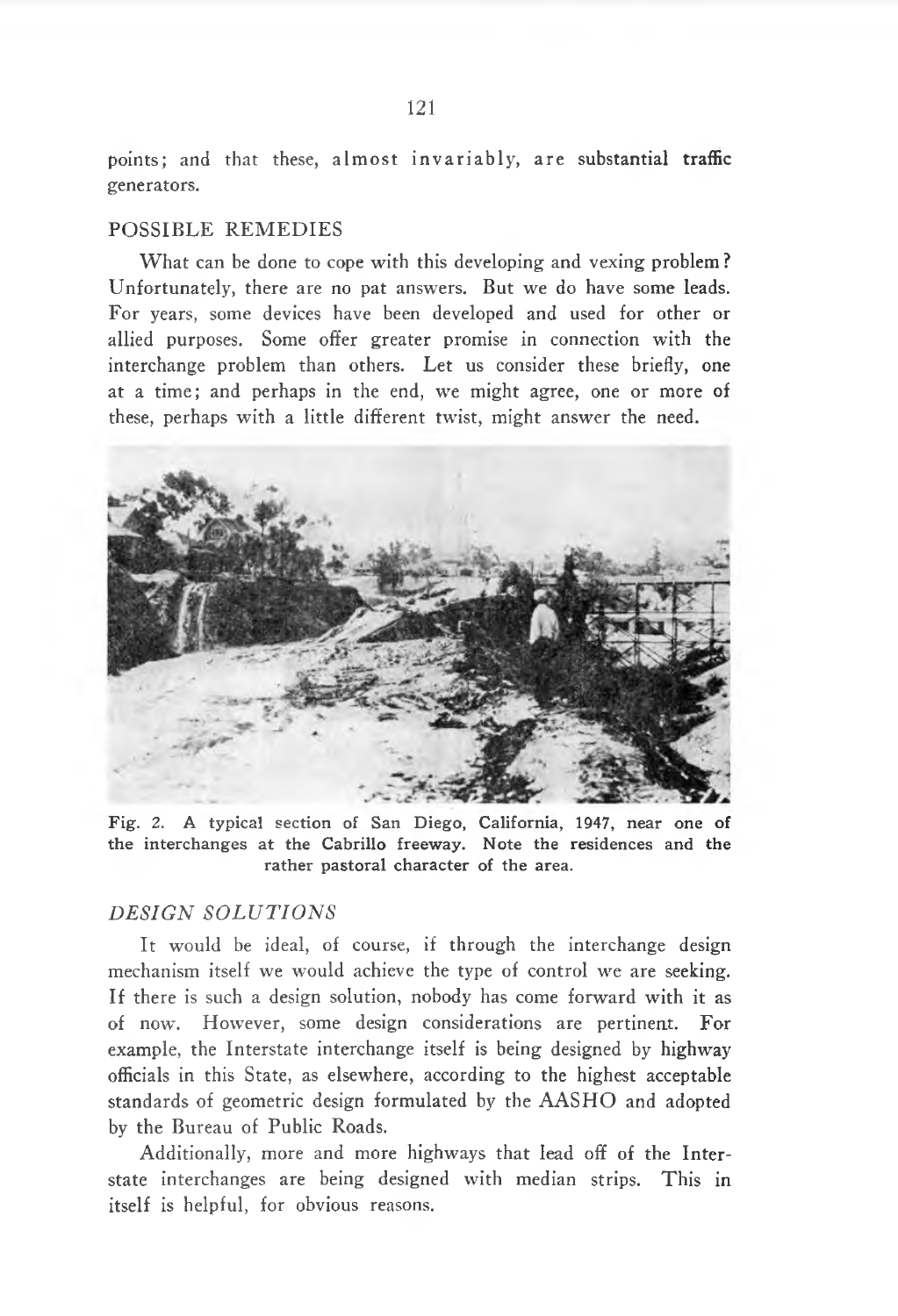

**Fig. 3. This is the same area as shown in Fig. 2, 10 years later (1957). Note how Sears Roebuck & Company has taken advantage of the proximity of this site to the Cabrillo freeway, a very logical development.**

#### EXTENSION OF CONTROL OF ACCESS

Another possible solution may be found in an extension of the principle of control of highway access. This feature characterizes the Interstate System itself and its ramps. Some advocate that if control of access is further extended to a reasonable degree beyond the entrance or exit terminal of the ramp, this would be wholly adequate to deal with the problem. Some States already are using this device to a limited extent for this purpose.

One might ask: What is a reasonable extent? Half mile beyond the entrance or exit terminal of the ramp? Three-quarters of a mile? One mile? Or more?

Others may ask: Will this really be effective, or are you just pushing the point of potential congestion that much farther down the crossroad and not really assisting the situation materially? An engineer for whom I have a lot of respect recently indicated to me he thought this was a solution well worth considering, because the extra length of control of access may provide, under some circumstances at least, the needed length for heavy volumes of traffic to enter the approach road in an orderly manner, and this in itself would be helpful.

# *A C Q U I S I T I O N O F T H E P R I V A T E A R E A S*

Still another solution might be for public authority to buy up at least some of the private areas adjacent to the highway interchange.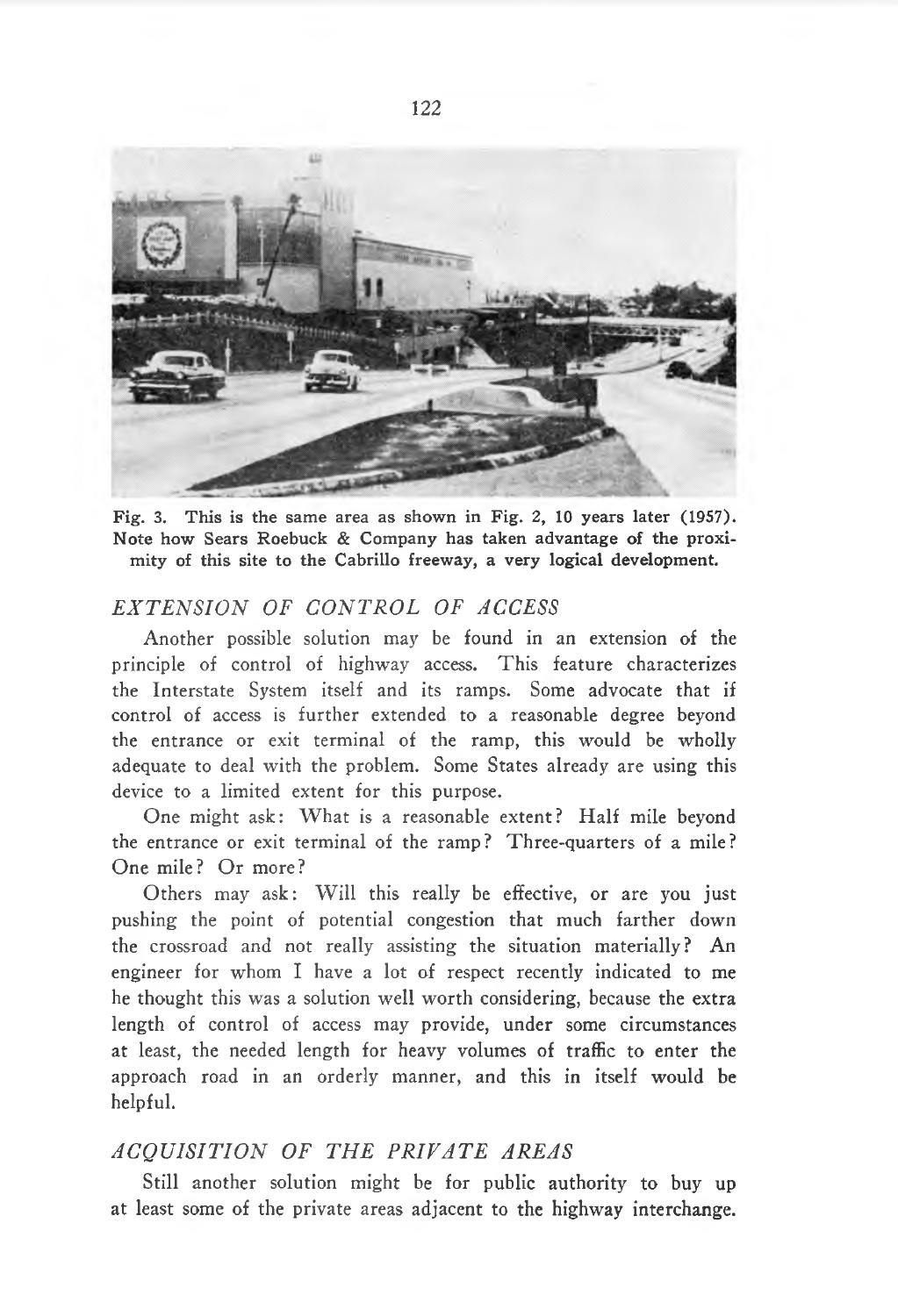This would solve the problem but would hardly be the most feasible answer, for several reasons: In the first place, it might be difficult in most States to establish legally that the acquisition of such areas involves a public use or a highway purpose. Second, public authority does not have the financial resources to complete the Interstate System itself within a reasonable time, let alone having money to spend for such a collateral purpose.



**Fig. 4. This is another typical interchange area, still under construction, near one of California's newer freeways, in 1954. Note the several enterprises in the area.**

#### *A C Q U I S I T I O N O F I N T E R C H A N G E O R D E V E L O P M E N T E A S E M E N T S*

Some bright fellow recently suggested we might consider acquiring, not the entire private areas adjacent to the interchange, as suggested, but merely limited easements along strip a half a mile long and a few feet wide, adjacent to the interchange and its approach roads. This would permit private land uses beyond this strip to develop largely unhampered. Yet, easement control of the strip would enable public authority to exercise desirable control in the public interest.

## *E X P A N D E D E N T R A N C E A N D E X I T C O N T R O L*

A number of States exercise some control over the number and placement of any cut into a State highway to create a private drive-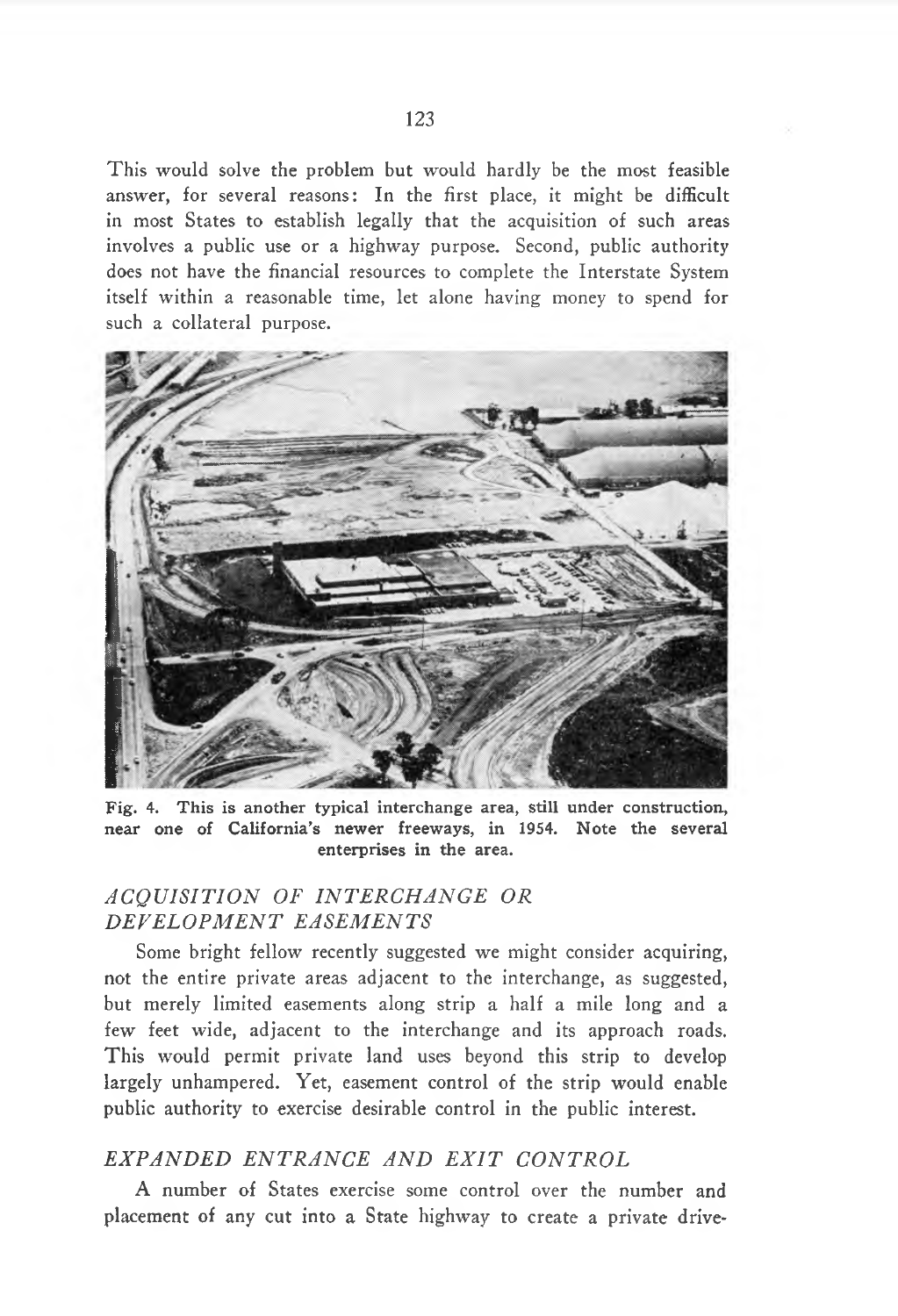

**Fig. 5. This is the same area as indicated in Fig. 4, five years later (1959). Many new industries have now located in this interchange area, as close to the expressway facilities as possible. Each of these generate considerable volumes of traffic.**

way to an adjacent use. In most states, however, very little design or traffic engineering review is made of applications for such private entrances and exits to highways of conventional design.

It is conceivable, however, that this control, already authorized in at least 24 states,<sup>1</sup> including Indiana, could be sharpened up and its scope expanded to involve an appropriate review by design and traffic engineers in the highway department. Also, elements might be incorporated into the device so it would be of substantial help in solving the interchange problem we are considering here and now.

#### *Z O N I N G*

Zoning is being applied in most of the urban areas of the Nation and some of the rural regions too. City and county zoning has been

**<sup>1</sup> Twenty states have statutory authority to exercise driveway control: California, Georgia, Illinois, Indiana, Louisiana, Maine, Maryland, Mississippi, Nebraska, New Hampshire, Oklahoma, Oregon, Pennsylvania, South Carolina, South Dakota, Tennessee, Utah, Washington, West Virginia, and Wisconsin. Five states have authority to exercise driveway control under broad, general authority of state highway department: Delaware, New Mexico, North Carolina, Texas, and Virginia.**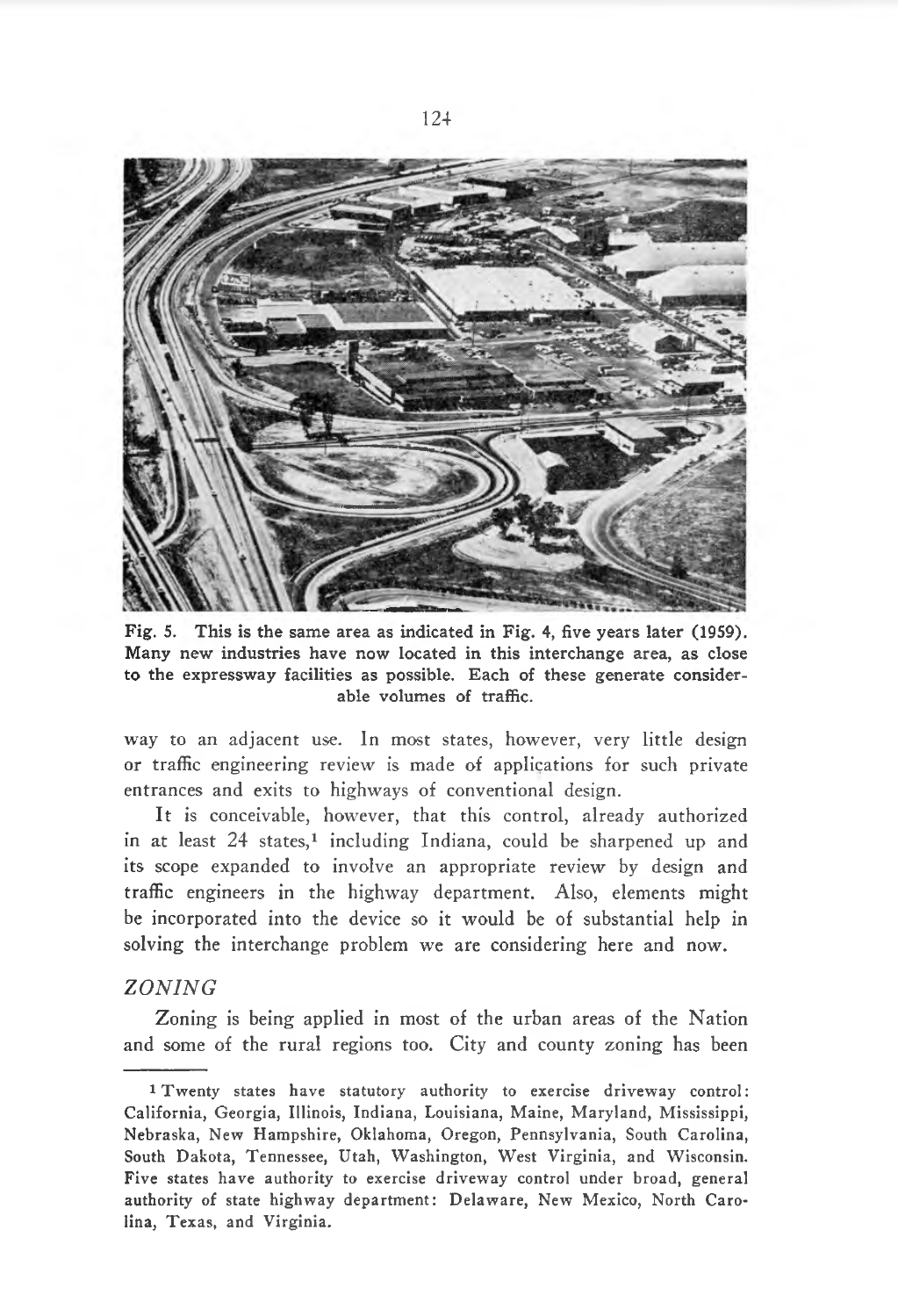effective, by and large, in preserving the integrity of the principal zones of the areas subjected to the control. But, beyond a certain point, zoning just is not effective. It frequently succumbs to partisan pressure, and the practice of spot zoning and the variance, both, can become practices inconsistent with the public interest.

If it were possible somehow to strengthen or eliminate the weaknesses in the zoning mechanism, it might be considered seriously as a possible solution to the interchange land use problem. It might be possible to contrive a new type of zone called an interchange zone and to devise special regulations applicable to it alone calculated to reconcile more nearly private land use development and public facilities at the point of interchange.

#### *S U B D I V I S I O N C O N T R O L*

Subdivision control is another device which may be worth considering in connection with the problem at hand. In fact, two States, Wisconsin2 and Michigan3 have utilized a form of subdivision control along State trunk highways which involves a formula that might be very helpful here. In Wisconsin, for example, by law the State highway department has been granted jurisdiction over all subdivisions along State trunk highways, involving five or more parcels. Certain standards are written into the law. If there is a city, county planning commission, or other local body that has the authority to review subdivision plats, such body retains the power to deal with subdivisions along State trunk highways. But it must adhere to the standards set forth in the law. If there is no local body with jurisdiction, then the State highway department is the reviewing body.

Since the law was enacted, the Wisconsin State Highway Department has reviewed literally thousands of plats with outstanding and effective results. The formula set forth is excellent: It sets up and requires adherence to State-derived standards. Yet, it preserves grassroots administration of a control that traditionally has been local in character.

It might be possible for the interchange areas to make use of a similar formula under which certain standards, highway-oriented, for

**<sup>2</sup>***Wisconsin Stats.* **1957, Ch. 236.1** *et seq:* **The act specifies that all land subdivisions provided for under Chapter 236 of the Wisconsin Statutes shall be so designed as to provide for the safety of entrance to and departure from abutting highways or streets and for the preservation of the public interest and the public investment in the highway plant.**

 $3$  *Michigan Compiled Laws Ann.* 1948, Sec. 560.35 *et seq.*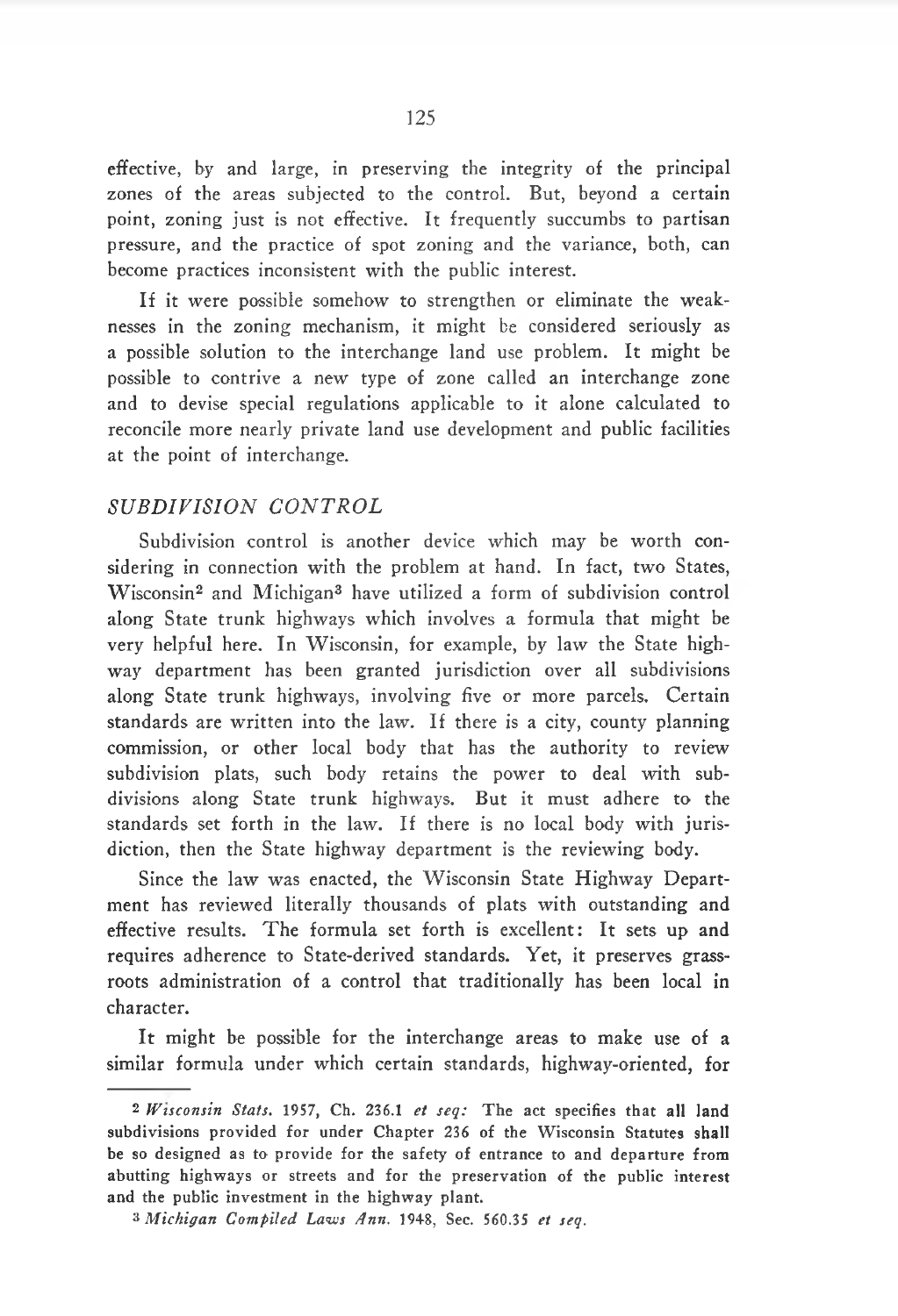the arrangement and accessibility of adjacent land uses would be derived by the State highway department, and administered by the localities, wherever and to the extent they wish.

## FRONTAGE OR OTHER INTERIOR ROADS

We could also consider the desirability of using a system of frontage or service roads parallel to the crossroad that interchanges with the Interstate System at a particular point. Frontage roads are being



**Fig. 6. A section of U.S. 101 freeway in California, 1957. Note how little private structure there is near the interchange area.**



**Fig. 7. This is the same interchange area as in Fig. 6, three years afterward (1960). It is quite obvious that the interchange has magnetic qualities as far as private development is concerned.**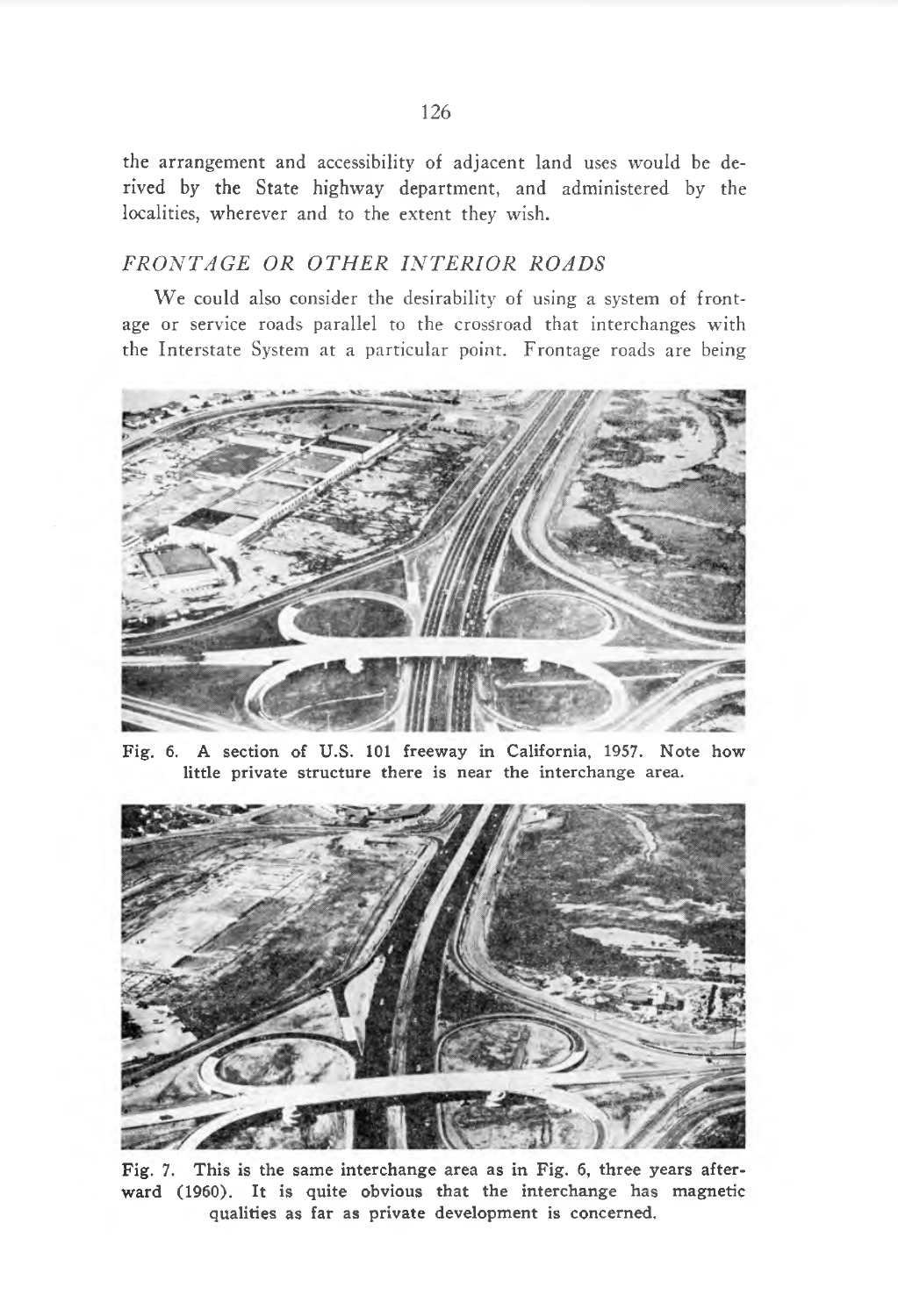used in a number of instances in connection with the more urbanized sections of the Interstate System itself with notable success. Perhaps some of the same concept could be transplanted for use along the crossroads with equally effective results.

## $SET-BACK$  *CONTROL*

Several States make use of the set-back device in connection with the improvement of highways. But admittedly, it is not very effective. The set-backs involved are only modest, and there is always the ques-



**Fig. 8. Several interchange areas on the West Coast. Note the partial interchange in the foreground and how the adjacent residential development is insulated from the interchange ramps and without any direct connections to it. Legal controls and proper design can go a long way toward regulating private land uses in interchange areas in the public interest.**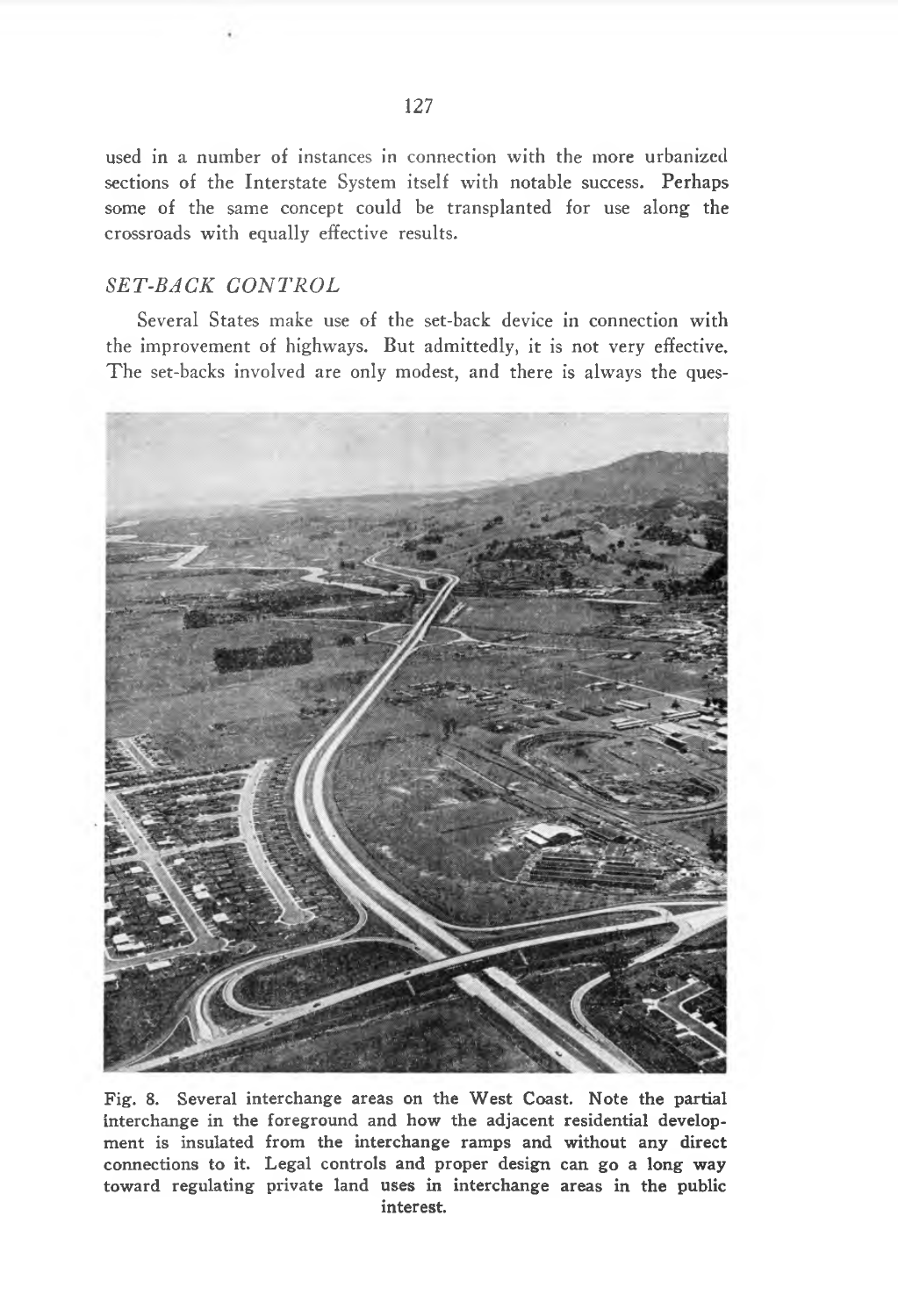tion of the extent to which public authority may proceed under this police-power mechanism. The set-back tool merely provides some additional area between the highway and the actual traffic generator, and one may wonder whether this really is helpful in connection with the problem.



**Fig. 9. Another interchange area in Long Beach, California. Here again proper design of the adjacent private land use and the interchange areas themselves have avoided what otherwise would have become a chaotic situation.**

## *C O M P R E H E N S I V E P L A N N I N G*

Mention should be made of the over-all mechanism of comprehensive planning. If a thorough job is done in this area, the presumption is that the interchange areas, both public and private, will be